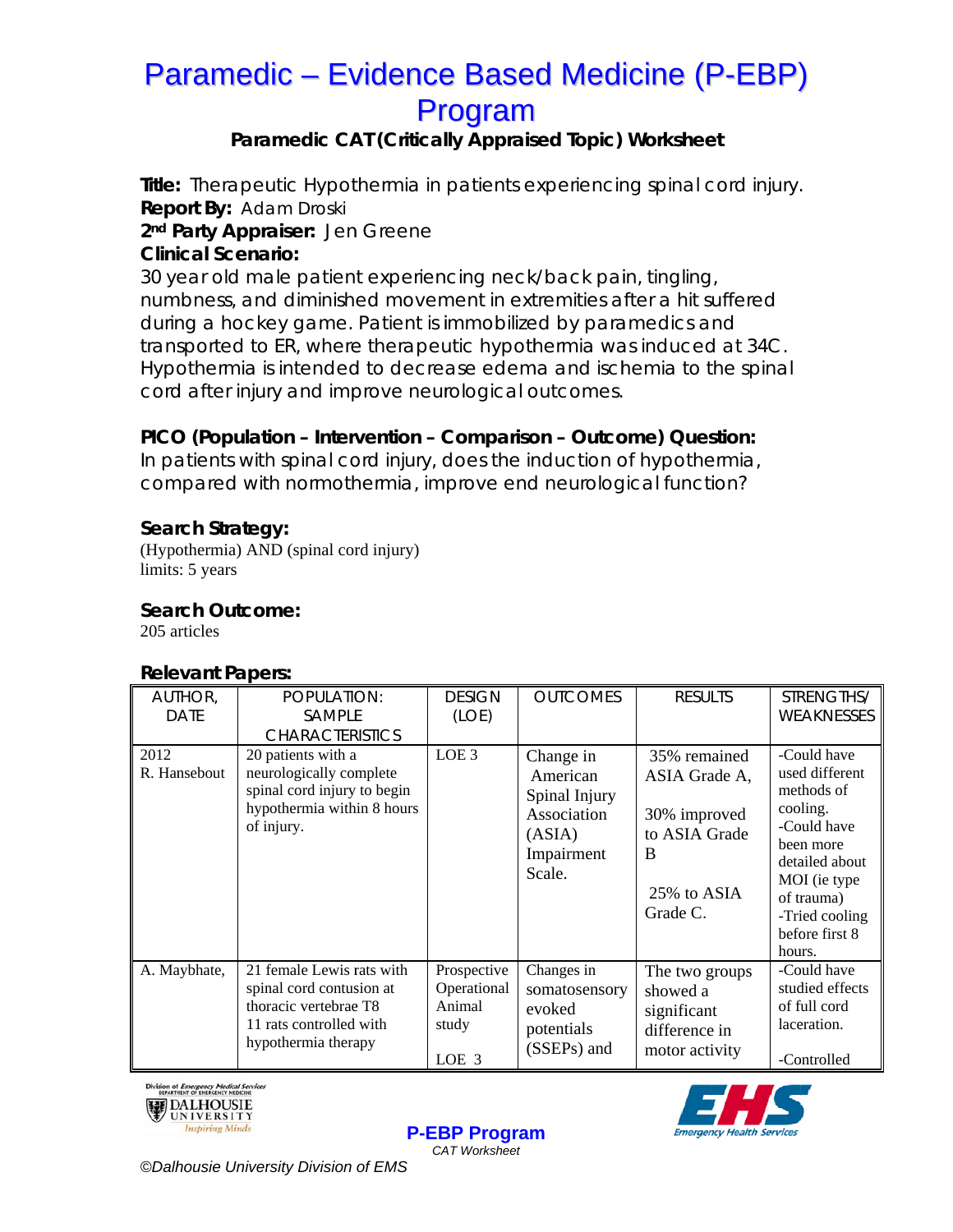# **Paramedic – Evidence Based Medicine (P-EBP)** Program

|              |                                                                                                                                                                                                                                                                                             |                                | standard                                                                                                                                                                      | 1–4 days after                                               | animal study.                                                                                                                                                                          |
|--------------|---------------------------------------------------------------------------------------------------------------------------------------------------------------------------------------------------------------------------------------------------------------------------------------------|--------------------------------|-------------------------------------------------------------------------------------------------------------------------------------------------------------------------------|--------------------------------------------------------------|----------------------------------------------------------------------------------------------------------------------------------------------------------------------------------------|
|              |                                                                                                                                                                                                                                                                                             |                                | motor                                                                                                                                                                         | injury with                                                  |                                                                                                                                                                                        |
|              |                                                                                                                                                                                                                                                                                             |                                | behavioral                                                                                                                                                                    | higher SSEP                                                  |                                                                                                                                                                                        |
|              |                                                                                                                                                                                                                                                                                             |                                | tests                                                                                                                                                                         | amplitudes in                                                |                                                                                                                                                                                        |
|              |                                                                                                                                                                                                                                                                                             |                                | between the                                                                                                                                                                   | the hypothermia                                              |                                                                                                                                                                                        |
|              |                                                                                                                                                                                                                                                                                             |                                | group treated                                                                                                                                                                 | group ( $p <$                                                |                                                                                                                                                                                        |
|              |                                                                                                                                                                                                                                                                                             |                                | with                                                                                                                                                                          | $0.002$ ).                                                   |                                                                                                                                                                                        |
|              |                                                                                                                                                                                                                                                                                             |                                | hypothermia                                                                                                                                                                   |                                                              |                                                                                                                                                                                        |
|              |                                                                                                                                                                                                                                                                                             |                                | and the                                                                                                                                                                       |                                                              |                                                                                                                                                                                        |
|              |                                                                                                                                                                                                                                                                                             |                                | normothermic                                                                                                                                                                  |                                                              |                                                                                                                                                                                        |
|              |                                                                                                                                                                                                                                                                                             |                                | group.                                                                                                                                                                        |                                                              |                                                                                                                                                                                        |
| A.Cappuccino | Article Case Study: 1 A<br>professional football player<br>sustained a fracture<br>dislocation of C3-C4 while<br>making a tackle in a game.<br>He was noted to have<br>complete motor paralysis<br>and lack of sensation to<br>pinprick, light touch, and<br>hot and cold below his<br>neck | Case study<br>LOE <sub>3</sub> | After<br>receiving<br>systemic<br>hypothermic<br>interventions<br>(including)<br>iced saline<br>infusion and<br>ice packs to<br>axillae and<br>groins), this<br>patients ASIA | This patient<br>improved from an<br>ASIA score of B<br>to D. | -Good case<br>study that<br>shows<br>application of<br>hypothermia in<br>SCI, and the<br>role EMS and<br>ER personal<br>can have in<br>active/passive<br>cooling of an<br>SCI patient. |
|              |                                                                                                                                                                                                                                                                                             |                                | score was<br>evaluated                                                                                                                                                        |                                                              |                                                                                                                                                                                        |

#### Comments:

- Last article was a case study, showing effects of hypothermia in a sports related SCI. (Which is the second most common cause of SCI)

## **Consider:** Why would you NOT change practice, based on this article?

Although there is evidence to support therapeutic hypothermia will improve neurological outcome in the SCI patient, there are still many internal studies that should be done before a protocol is implemented. Most studies were in a controlled setting, and the possible adverse effects of hypothermia have not been addressed in most studies. I would support the implementation of hypothermia in the SCI patient, only after a controlled study has been completed and an evidence based protocol has been written. I do however believe that therapeutic hypothermia has the potential to be beneficial to patients experiencing **SCL** 

> **P-EBP Program** CAT Worksheet

## **Clinical Bottom Line:**





©Dalhousie University Division of EMS